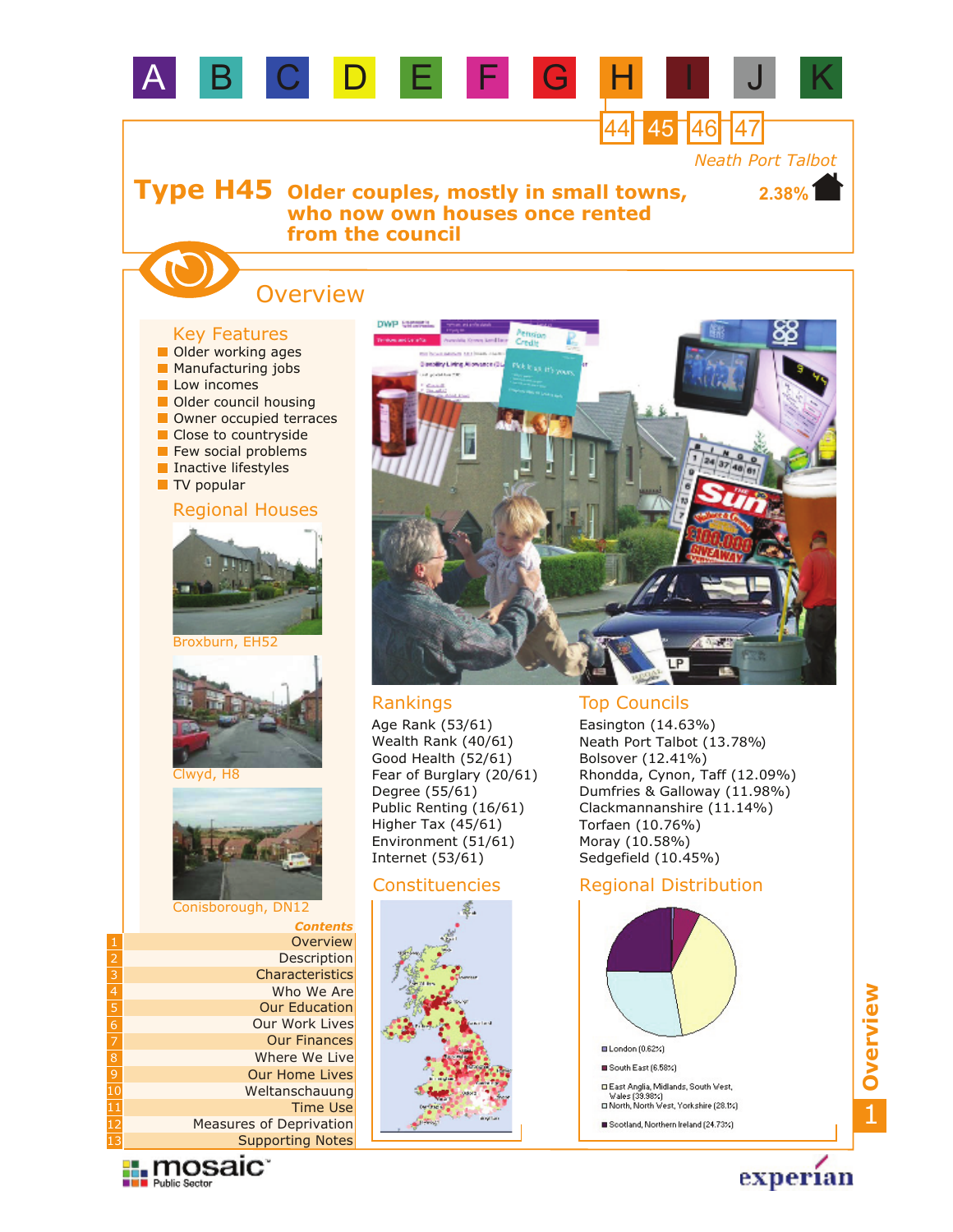

A B C D E F G H I J K

*Type H45* contains people of older working age, working in manufacturing industries and living in mixed areas of older council housing and owner occupied terraces.

TV popular Few social problems Low incomes Older council housing Owner occupied terraces Inactive lifestyles Close to countryside Manufacturing jobs Older working ages

### **Key Features Communication**

**Receptive** TV Red top newspapers Social networks **Unreceptive**

Internet Broadsheet newspapers

# Description - Public Sector Focus

Education The traditional "working class" horizons of *Type H45* mean that many of the adults grew up in an environment where there was little emphasis placed on gaining formal qualifications. Consequently many left school with very little to show. The relatively closed nature of the community means that it is difficult for the few children to do well at school. Whilst they are likely to gain more qualifications than their parents did, a proportion well below the national average will gain 5 or more GCSEs at Grades A to C, and an even smaller number will go on to higher education.

Health Whilst these people cannot generally afford particularly healthy foodstuffs, they do tend to limit the really poor foods in their diet. Alcohol and tobacco are features in the lives of many, but these too are more likely to be taken in moderation. As this population is aging it is suffering from health problems; however, when adjusting for age the rate of hospital admissions does not greatly exceed the national average. The sense of order in these communities means that problems such as drug and alcohol abuse and teenage pregnancies are below average.

Crime People in Type H45 are proud of their community and their area, and consider it a good place to live. There is a good degree of social capital, and anti-social behaviour is relatively low. The fear of crime is below average, and the actual incidence even lower than that. When an incident does occur there is often dissatisfaction with the way in which the police deal with it, but nevertheless their overall view of the police is a very positive one.

Finances Many of those of working age are in employment, and earn sufficient to maintain their daily lives. Some households require Income Support, but this is a much smaller proportion than in many other impoverished areas. The more elderly and the sick are generally more dependent on the state for assistance, claiming Pension Credits and Disability Living Allowance. The ethical values of these people are such that, other than through genuine hardship, they will always find the money to pay their bills.

Environmental Issues These relatively insular communities tend to focus on local issues rather than wider concerns such as the environment. However, they have less negative impact on the environment than many. Car ownership and annual mileage are both generally low, and they are likely to run their homes in such a way as to keep their utility bills down.



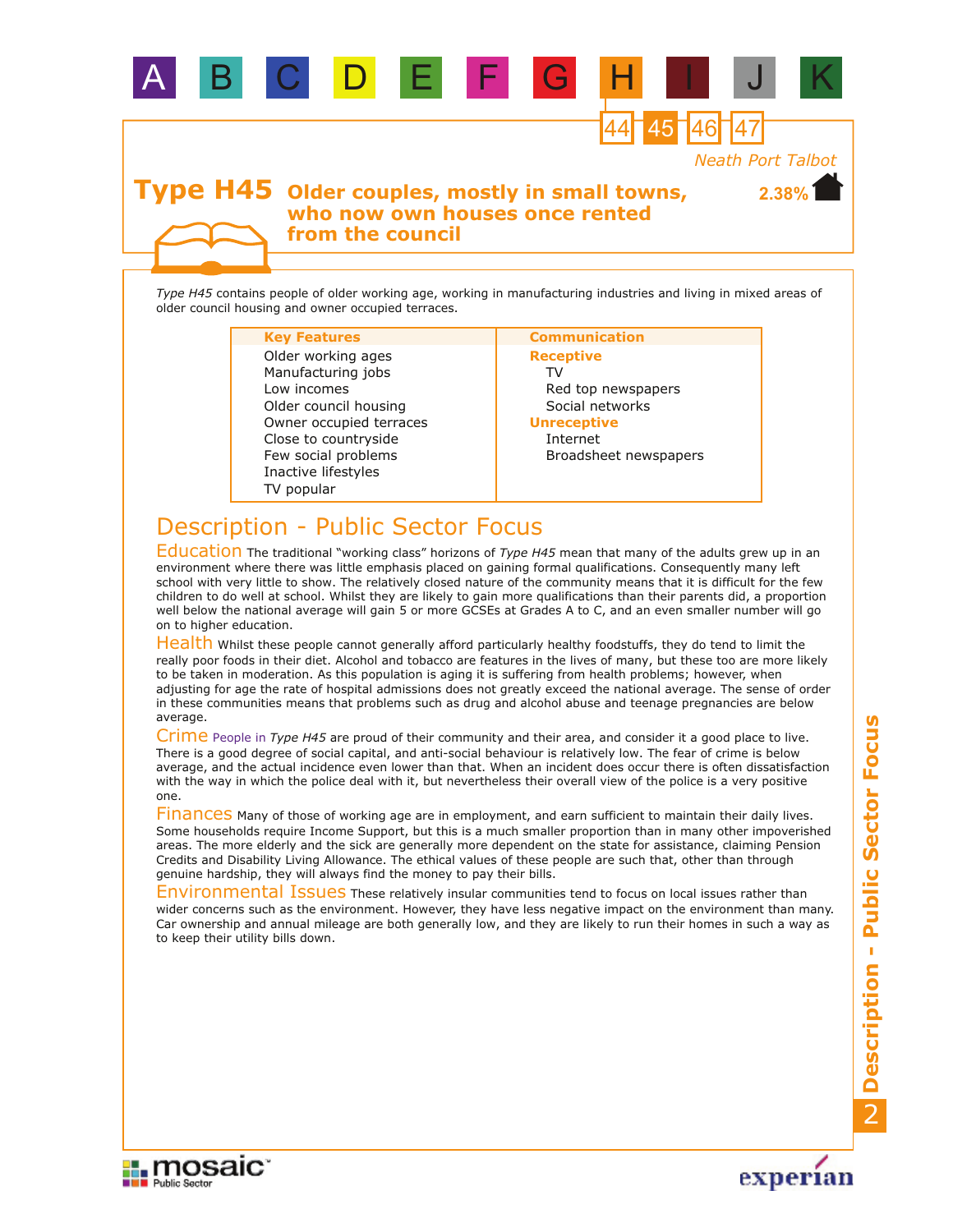

# Description - Sociology and Environment

B C D E F

Summary Type H45 contains people of older working age, working in manufacturing industries and living in mixed areas of older council housing and owner occupied terraces.

Demography Neighbourhoods of Type H45 are found in areas which have traditionally relied on a mixture of mining and large scale industrial plants, such as power stations and steelworks, for their employment and set in towns which have been relatively unsuccessful in developing modern, middle class suburbs. These are typically neighbourhoods where older working age groups tend to live either in small council estates, most of whose tenants have exercised their right to buy, or where areas of older private housing are found mixed in among inter war or early post war infill council housing. The key characteristic of the population is its stability, with few of the older people moving out of the area and few families with young children moving in. Many neighbourhoods of *Type H45* are found in small settlements within industrialised regions places such as Maesteg or Castleford rather than in large provincial cities.

The population consists mostly of people of older working age groups, from 45 upwards, and the closeness of community networks is such that, on retirement, few people move out of these neighbourhoods or they move into special accommodation for the elderly within them.

With few children and little anti social behaviour these are pleasant if unpretentious places in which to live. The houses provide most families with more than adequate space though many of them would be considered somewhat old fashioned by young families. There is much evidence of the heavy industrial make up on the economy in the form of pubs and clubs, cooperatives and small corner shops, but levels of health are significantly better than in communities more narrowly dependent on coal mining in previous years.

Many of the workforce benefit from well paid craft jobs in large process plants which often involve quite lengthy journeys to get to work but many others work in comparatively unskilled, routine operations in new industries as well as in the old process plants. Few people commute to city centres or work in jobs involving the provision of services other than to the immediate community. Minority groups are conspicuously absent.

Environment Neighbourhoods of Type H45 consist mostly of housing which is mixed in among industrial uses or abandoned empty land but which was clearly built in times of quite high construction standards, even for housing in industrial areas. The older housing is mostly built of good quality facing bricks that have weathered well. Sooty dirt and atmospheric pollution is more responsible than physical deterioration for giving these areas an air of having seen better times. The older houses are often situated along a mesh of minor 'A' roads that connect one industrial town with another and the settlement often appears to have grown in a gradual organic manner with houses of different sizes and styles mixed up with small industrial sites, Victorian schools, churches, public houses and the occasional parade of local shops. Small developments of council housing are more likely to lead directly off these roads than to be situated in major developments, reinforcing the fine grain of development. Most of these places lie quite close to open country and indeed to sites which may have been previously used for mineral extraction or by railways. Many of these environments are now being cleaned up by local councils. Although many people now have to travel long distances to work in large plants, shops and local services are mostly within easy walking distance and many people would expect to exchange greetings with known acquaintances on the way to and from the bus stop or the local shop.



experian

*(Continued)*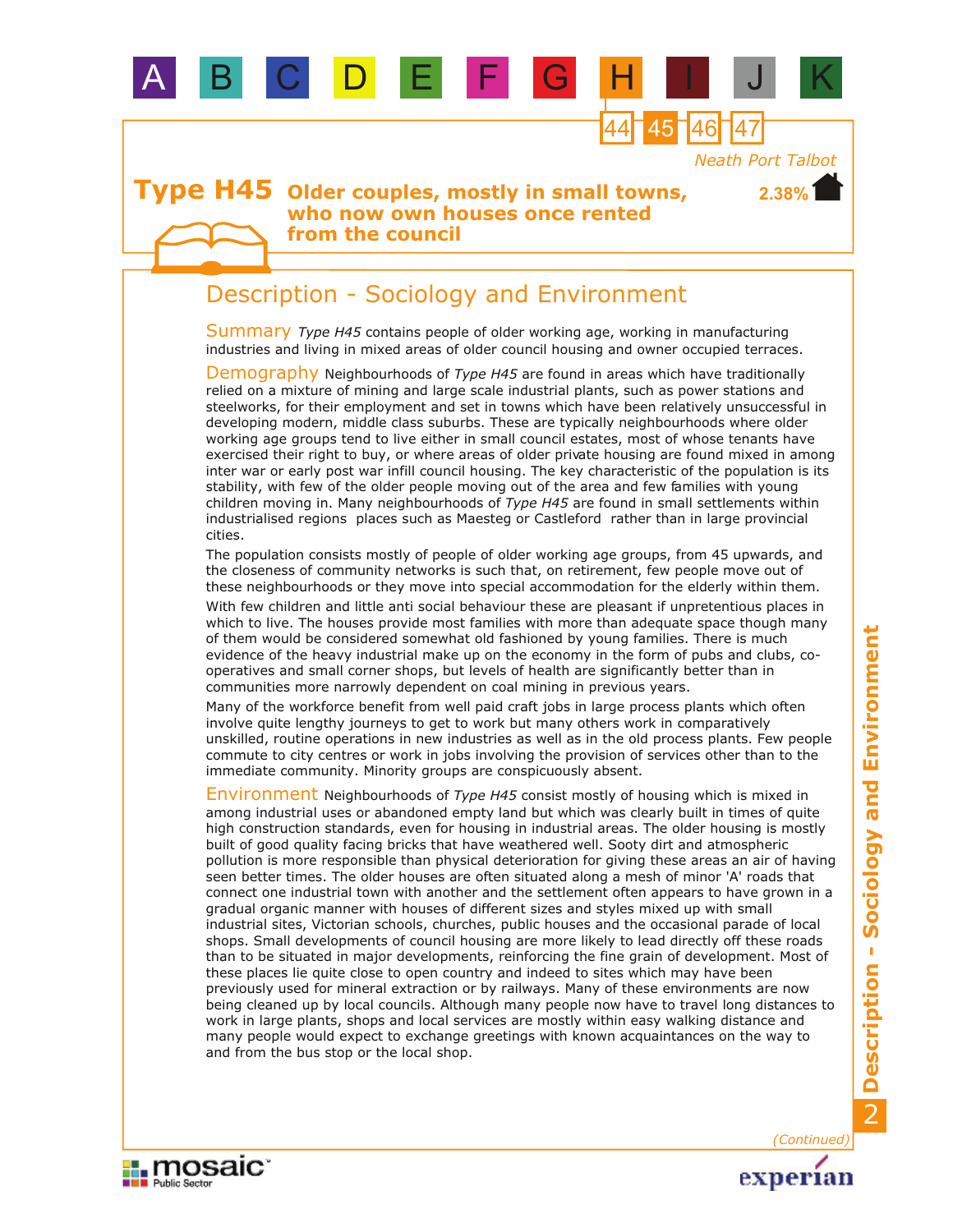

A B C D E F G H I J K

**from the council**

# Description - Sociology and Environment *(Continued)*

Economy Neighbourhoods of *Type H45* typically rely on large manufacturing plants which were originally situated in regions of plentiful energy resources. Most of these plants manufacture 'producer' rather than 'consumer' products and require high level contractual negotiations on price and specifications, rather than call centres or national sales, or branch networks to maintain their sales.

These are not, therefore, places which have developed a workforce experienced in dealing face to face or over the phone with individual consumers. Processing, in these economies, is more important than marketing and advertising. These traditions can make it difficult for the local councils to attract footloose consumer oriented service businesses to their areas.

Consumer Values *Type H45* live in communities where people's aspirations are expressed within limits which reflect their limited social mix and narrow range of incomes. Most households would aspire to live in their own homes, own their cars, enjoy overseas holidays and to have modern kitchens and bathrooms in their houses. However the physical expression of these aspirations is likely to involve the selection of mass market brands and designs, not those which demonstrate individual taste or cultural preference.

Consumption Patterns *Type H45* is a quite a good market for motoring, home improvement and gardening products and for mass market food brands where price and reputation are more important that freshness, ingredients or variety. Basic home appliances, leisure products and home furnishings absorb a significant proportion of people's disposable income. This population is easily reached via commercial television channels and many residents read The Sun. By contrast these are communities where few people read books and where personal computers are more likely to be used for children's games than for the development of human capital. Tobacco and alcohol sell well.

Change The key advantages these neighbourhoods offer are affordable housing of quite good quality and low levels of anti social behaviour. In many neighbourhoods of *Type H45*, particularly where money has been spent on environmental reclamation, young families are now starting to move back to the older housing as well as to keenly priced new private housing on nearby estates.